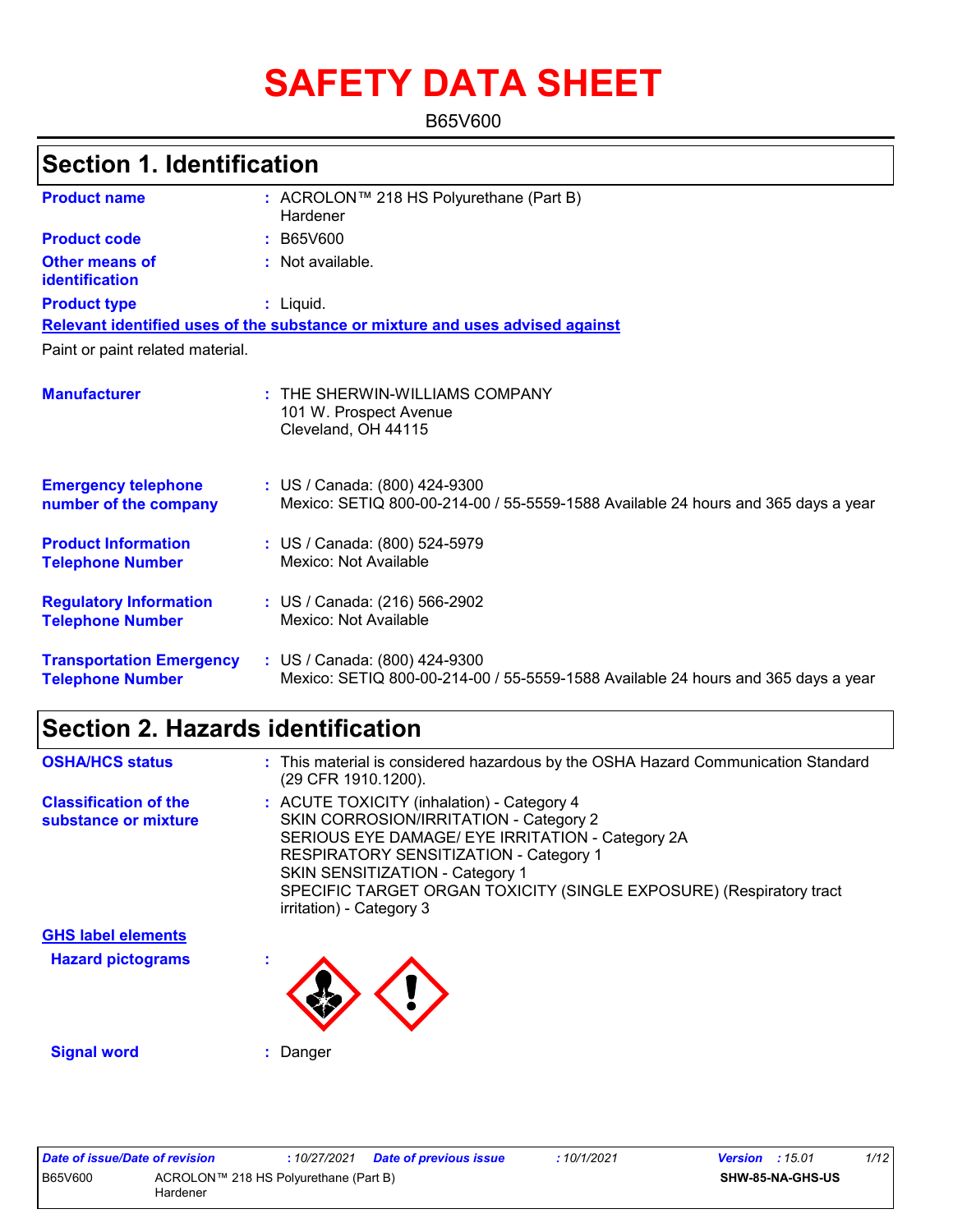# **Section 2. Hazards identification**

| <b>Hazard statements</b>                   | : Causes skin irritation.<br>May cause an allergic skin reaction.<br>Causes serious eye irritation.<br>Harmful if inhaled.<br>May cause allergy or asthma symptoms or breathing difficulties if inhaled.<br>May cause respiratory irritation.                                                                                                                                                                                                                                                                                                                                                                                                                                                                                                                                                                                                                                                                                                                                                                                                                                                                                                                               |
|--------------------------------------------|-----------------------------------------------------------------------------------------------------------------------------------------------------------------------------------------------------------------------------------------------------------------------------------------------------------------------------------------------------------------------------------------------------------------------------------------------------------------------------------------------------------------------------------------------------------------------------------------------------------------------------------------------------------------------------------------------------------------------------------------------------------------------------------------------------------------------------------------------------------------------------------------------------------------------------------------------------------------------------------------------------------------------------------------------------------------------------------------------------------------------------------------------------------------------------|
| <b>Precautionary statements</b>            |                                                                                                                                                                                                                                                                                                                                                                                                                                                                                                                                                                                                                                                                                                                                                                                                                                                                                                                                                                                                                                                                                                                                                                             |
| <b>Prevention</b>                          | : Wear protective gloves. Wear eye or face protection. Wear respiratory protection. Use<br>only outdoors or in a well-ventilated area. Avoid breathing vapor. Wash thoroughly<br>after handling. Contaminated work clothing must not be allowed out of the workplace.                                                                                                                                                                                                                                                                                                                                                                                                                                                                                                                                                                                                                                                                                                                                                                                                                                                                                                       |
| <b>Response</b>                            | : IF INHALED: Remove person to fresh air and keep comfortable for breathing. Call a<br>POISON CENTER or doctor if you feel unwell. If experiencing respiratory symptoms:<br>Call a POISON CENTER or doctor. Take off contaminated clothing and wash it before<br>reuse. Wash contaminated clothing before reuse. IF ON SKIN: Wash with plenty of<br>water. If skin irritation or rash occurs: Get medical advice or attention. IF IN EYES:<br>Rinse cautiously with water for several minutes. Remove contact lenses, if present and<br>easy to do. Continue rinsing. If eye irritation persists: Get medical advice or attention.                                                                                                                                                                                                                                                                                                                                                                                                                                                                                                                                          |
| <b>Storage</b>                             | : Store locked up. Store in a well-ventilated place. Keep container tightly closed.                                                                                                                                                                                                                                                                                                                                                                                                                                                                                                                                                                                                                                                                                                                                                                                                                                                                                                                                                                                                                                                                                         |
| <b>Disposal</b>                            | Dispose of contents and container in accordance with all local, regional, national and<br>international regulations.                                                                                                                                                                                                                                                                                                                                                                                                                                                                                                                                                                                                                                                                                                                                                                                                                                                                                                                                                                                                                                                        |
| <b>Supplemental label</b><br>elements      | FOR INDUSTRIAL USE ONLY. This product must be mixed with other components<br>before use. Before opening the packages, READ AND FOLLOW WARNING LABELS<br>ON ALL COMPONENTS. VAPOR AND SPRAY MIST HARMFUL. Gives off harmful<br>vapor of solvents and isocyanates. DO NOT USE IF YOU HAVE CHRONIC (LONG-<br>TERM) LUNG OR BREATHING PROBLEMS, OR IF YOU HAVE EVER HAD A<br>REACTION TO ISOCYANATES. USE ONLY WITH ADEQUATE VENTILATION.<br>WHERE OVERSPRAY IS PRESENT, A POSITIVE PRESSURE AIR SUPPLIED<br>RESPIRATOR (NIOSH approved) SHOULD BE WORN TO PREVENT EXPOSURE. IF<br>UNAVAILABLE, AN APPROPRIATE PROPERLY FITTED APPROVED NIOSH VAPOR/<br>PARTICULATE RESPIRATOR MAY BE EFFECTIVE. Follow directions for respirator<br>use. Wear the respirator for the whole time of spraying and until all vapors and mists are<br>If you have any breathing problems during use, LEAVE THE AREA and get<br>gone.<br>fresh air. If problems remain or happen later, IMMEDIATELY call a doctor - If not<br>available get emergency medical treatment. Have this label with you. Reacts with water<br>in closed container to produce pressure which may cause container to burst. |
|                                            | Please refer to the SDS for additional information. Keep out of reach of children. Do not<br>transfer contents to other containers for storage.                                                                                                                                                                                                                                                                                                                                                                                                                                                                                                                                                                                                                                                                                                                                                                                                                                                                                                                                                                                                                             |
| <b>Hazards not otherwise</b><br>classified | : None known.                                                                                                                                                                                                                                                                                                                                                                                                                                                                                                                                                                                                                                                                                                                                                                                                                                                                                                                                                                                                                                                                                                                                                               |

# **Section 3. Composition/information on ingredients**

| Substance/mixture     | : Mixture        |
|-----------------------|------------------|
| <b>Other means of</b> | : Not available. |
| <i>identification</i> |                  |

#### **CAS number/other identifiers**

| <b>Ingredient name</b>             | % by weight | <b>CAS number</b> |
|------------------------------------|-------------|-------------------|
| Hexamethylene Diisocyanate Polymer | l≥90        | l 28182-81-2      |
| Hexamethylene Diisocyanate (max.)  | <′          | 822-06-0          |

Any concentration shown as a range is to protect confidentiality or is due to batch variation.

**There are no additional ingredients present which, within the current knowledge of the supplier and in the concentrations applicable, are classified and hence require reporting in this section.**

#### **Occupational exposure limits, if available, are listed in Section 8.**

| Date of issue/Date of revision |                                                   | 10/27/2021 | Date of previous issue | : 10/1/2021 | <b>Version</b> : $15.01$ |                  | 2/12 |
|--------------------------------|---------------------------------------------------|------------|------------------------|-------------|--------------------------|------------------|------|
| <b>B65V600</b>                 | ACROLON™ 218 HS Polyurethane (Part B)<br>Hardener |            |                        |             |                          | SHW-85-NA-GHS-US |      |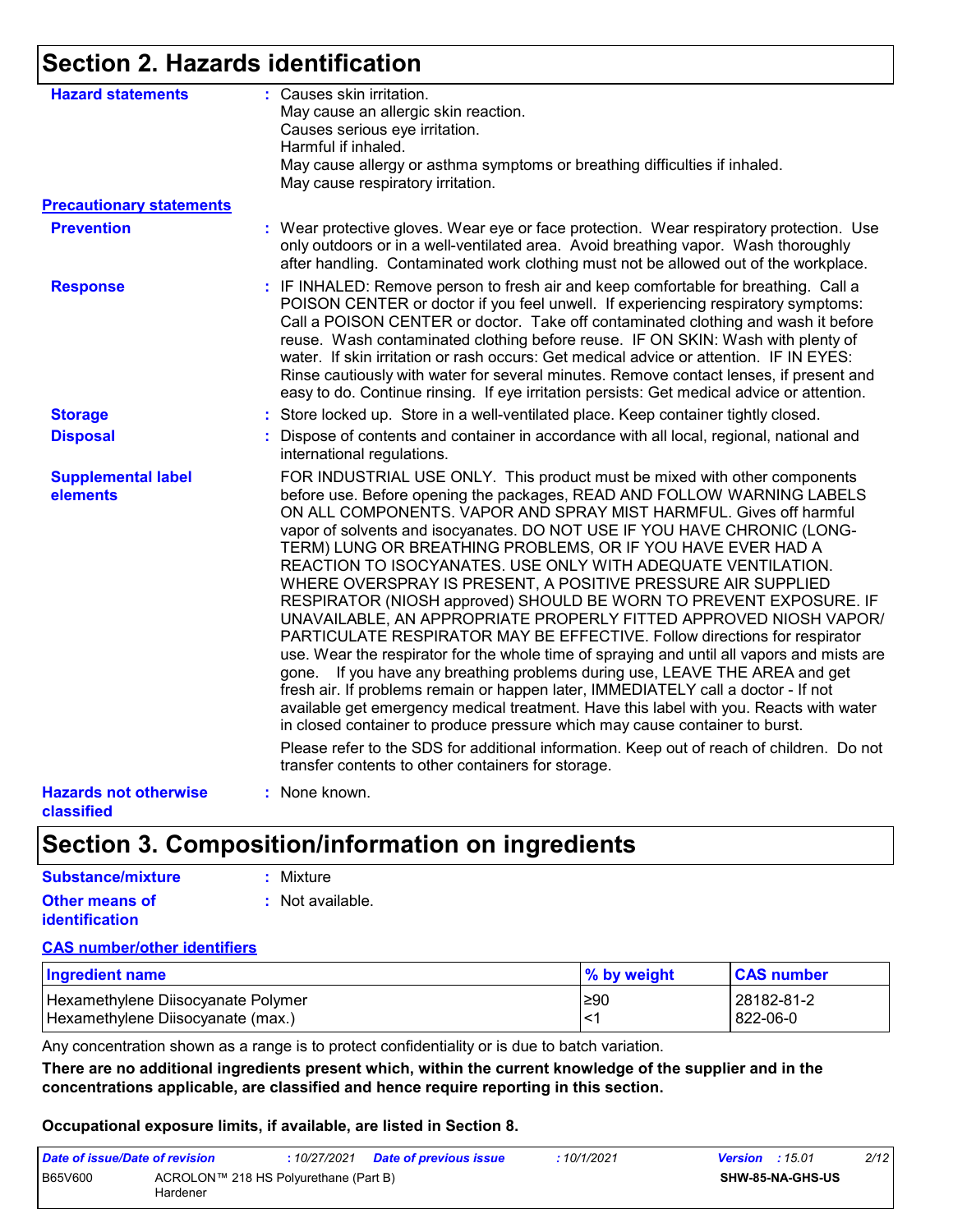# **Section 4. First aid measures**

|                     | <b>Description of necessary first aid measures</b>                                                                                                                                                                                                                                                                                                                                                                                                                                                                                                                                                                                                                                                                                                                                                                                                                                                                                                                                    |
|---------------------|---------------------------------------------------------------------------------------------------------------------------------------------------------------------------------------------------------------------------------------------------------------------------------------------------------------------------------------------------------------------------------------------------------------------------------------------------------------------------------------------------------------------------------------------------------------------------------------------------------------------------------------------------------------------------------------------------------------------------------------------------------------------------------------------------------------------------------------------------------------------------------------------------------------------------------------------------------------------------------------|
| <b>Eye contact</b>  | : Immediately flush eyes with plenty of water, occasionally lifting the upper and lower<br>eyelids. Check for and remove any contact lenses. Continue to rinse for at least 10<br>minutes. Get medical attention.                                                                                                                                                                                                                                                                                                                                                                                                                                                                                                                                                                                                                                                                                                                                                                     |
| <b>Inhalation</b>   | : Remove victim to fresh air and keep at rest in a position comfortable for breathing. If it<br>is suspected that fumes are still present, the rescuer should wear an appropriate mask<br>or self-contained breathing apparatus. If not breathing, if breathing is irregular or if<br>respiratory arrest occurs, provide artificial respiration or oxygen by trained personnel. It<br>may be dangerous to the person providing aid to give mouth-to-mouth resuscitation.<br>Get medical attention. If necessary, call a poison center or physician. If unconscious,<br>place in recovery position and get medical attention immediately. Maintain an open<br>airway. Loosen tight clothing such as a collar, tie, belt or waistband. In case of<br>inhalation of decomposition products in a fire, symptoms may be delayed. The exposed<br>person may need to be kept under medical surveillance for 48 hours. In the event of<br>any complaints or symptoms, avoid further exposure. |
| <b>Skin contact</b> | : Wash with plenty of soap and water. Remove contaminated clothing and shoes. Wash<br>contaminated clothing thoroughly with water before removing it, or wear gloves.<br>Continue to rinse for at least 10 minutes. Get medical attention. In the event of any<br>complaints or symptoms, avoid further exposure. Wash clothing before reuse. Clean<br>shoes thoroughly before reuse.                                                                                                                                                                                                                                                                                                                                                                                                                                                                                                                                                                                                 |
| <b>Ingestion</b>    | : Wash out mouth with water. Remove dentures if any. If material has been swallowed<br>and the exposed person is conscious, give small quantities of water to drink. Stop if the<br>exposed person feels sick as vomiting may be dangerous. Do not induce vomiting<br>unless directed to do so by medical personnel. If vomiting occurs, the head should be<br>kept low so that vomit does not enter the lungs. Get medical attention if adverse health<br>effects persist or are severe. Never give anything by mouth to an unconscious person.<br>If unconscious, place in recovery position and get medical attention immediately.<br>Maintain an open airway. Loosen tight clothing such as a collar, tie, belt or waistband.                                                                                                                                                                                                                                                     |

#### **Most important symptoms/effects, acute and delayed**

| <b>Potential acute health effects</b> |                                                                                                                                            |
|---------------------------------------|--------------------------------------------------------------------------------------------------------------------------------------------|
| <b>Eye contact</b>                    | : Causes serious eye irritation.                                                                                                           |
| <b>Inhalation</b>                     | : Harmful if inhaled. May cause respiratory irritation. May cause allergy or asthma<br>symptoms or breathing difficulties if inhaled.      |
| <b>Skin contact</b>                   | : Causes skin irritation. May cause an allergic skin reaction.                                                                             |
| <b>Ingestion</b>                      | : No known significant effects or critical hazards.                                                                                        |
| <b>Over-exposure signs/symptoms</b>   |                                                                                                                                            |
| <b>Eye contact</b>                    | : Adverse symptoms may include the following:<br>pain or irritation<br>watering<br>redness                                                 |
| <b>Inhalation</b>                     | : Adverse symptoms may include the following:<br>respiratory tract irritation<br>coughing<br>wheezing and breathing difficulties<br>asthma |
| <b>Skin contact</b>                   | : Adverse symptoms may include the following:<br>irritation<br>redness                                                                     |
| <b>Ingestion</b>                      | $:$ No specific data.                                                                                                                      |

#### **Indication of immediate medical attention and special treatment needed, if necessary**

| Date of issue/Date of revision |                                                   | 10/27/2021 | <b>Date of previous issue</b> | : 10/1/2021 | <b>Version</b> : $15.01$ |                         | 3/12 |
|--------------------------------|---------------------------------------------------|------------|-------------------------------|-------------|--------------------------|-------------------------|------|
| <b>B65V600</b>                 | ACROLON™ 218 HS Polyurethane (Part B)<br>Hardener |            |                               |             |                          | <b>SHW-85-NA-GHS-US</b> |      |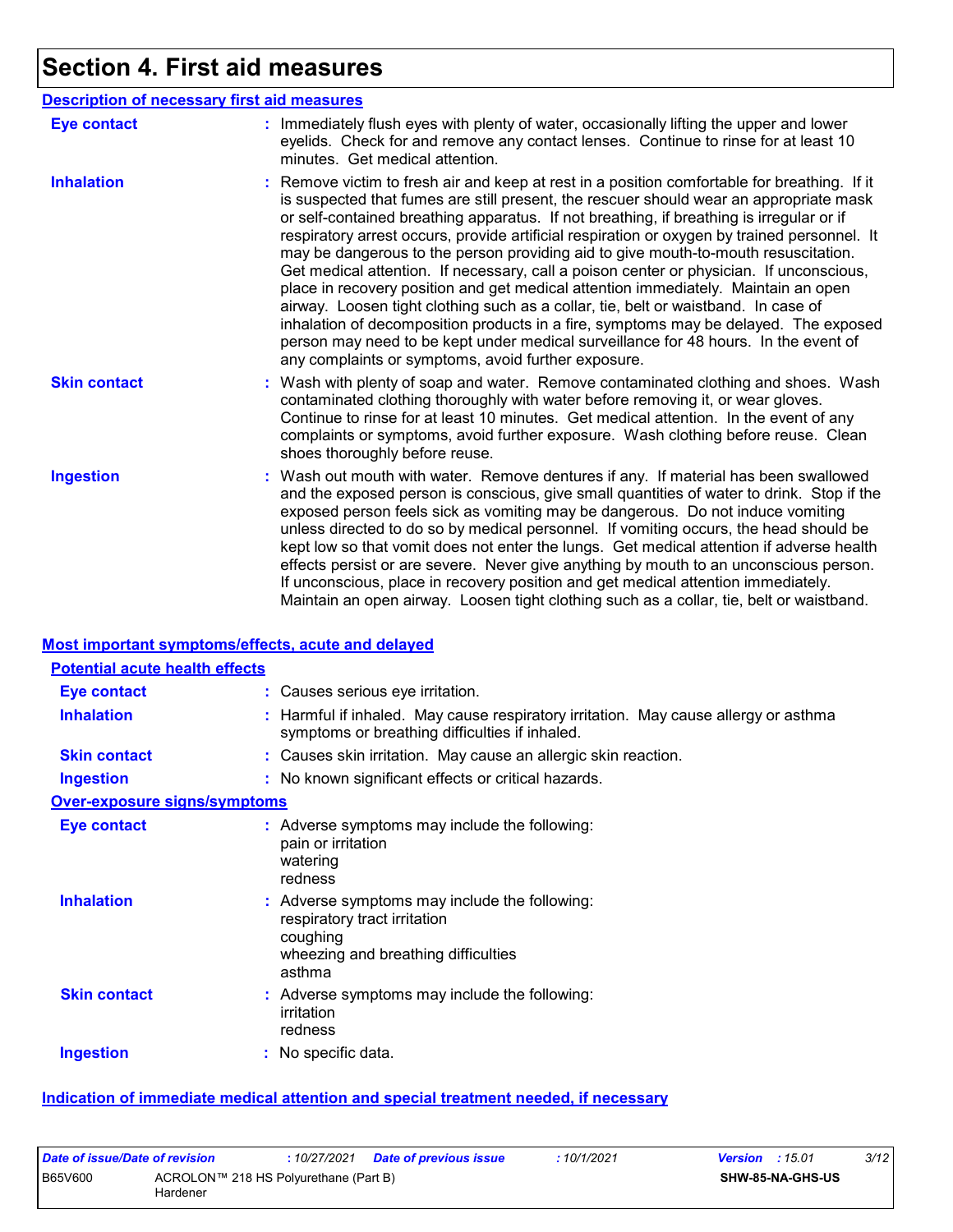# **Section 4. First aid measures**

| <b>Notes to physician</b>         | : In case of inhalation of decomposition products in a fire, symptoms may be delayed.<br>The exposed person may need to be kept under medical surveillance for 48 hours.                                                                                                                                                                                                                                        |
|-----------------------------------|-----------------------------------------------------------------------------------------------------------------------------------------------------------------------------------------------------------------------------------------------------------------------------------------------------------------------------------------------------------------------------------------------------------------|
| <b>Specific treatments</b>        | : No specific treatment.                                                                                                                                                                                                                                                                                                                                                                                        |
| <b>Protection of first-aiders</b> | : No action shall be taken involving any personal risk or without suitable training. If it is<br>suspected that fumes are still present, the rescuer should wear an appropriate mask or<br>self-contained breathing apparatus. It may be dangerous to the person providing aid to<br>give mouth-to-mouth resuscitation. Wash contaminated clothing thoroughly with water<br>before removing it, or wear gloves. |

#### **See toxicological information (Section 11)**

# **Section 5. Fire-fighting measures**

| <b>Extinguishing media</b>                               |                                                                                                                                                                                                     |
|----------------------------------------------------------|-----------------------------------------------------------------------------------------------------------------------------------------------------------------------------------------------------|
| <b>Suitable extinguishing</b><br>media                   | : Use an extinguishing agent suitable for the surrounding fire.                                                                                                                                     |
| <b>Unsuitable extinguishing</b><br>media                 | $:$ None known.                                                                                                                                                                                     |
| <b>Specific hazards arising</b><br>from the chemical     | : In a fire or if heated, a pressure increase will occur and the container may burst.                                                                                                               |
| <b>Hazardous thermal</b><br>decomposition products       | Decomposition products may include the following materials:<br>carbon dioxide<br>carbon monoxide<br>nitrogen oxides                                                                                 |
| <b>Special protective actions</b><br>for fire-fighters   | : Promptly isolate the scene by removing all persons from the vicinity of the incident if<br>there is a fire. No action shall be taken involving any personal risk or without suitable<br>training. |
| <b>Special protective</b><br>equipment for fire-fighters | : Fire-fighters should wear appropriate protective equipment and self-contained breathing<br>apparatus (SCBA) with a full face-piece operated in positive pressure mode.                            |

# **Section 6. Accidental release measures**

|                                                              | <b>Personal precautions, protective equipment and emergency procedures</b>                                                                                                                                                                                                                                                                                                                                       |
|--------------------------------------------------------------|------------------------------------------------------------------------------------------------------------------------------------------------------------------------------------------------------------------------------------------------------------------------------------------------------------------------------------------------------------------------------------------------------------------|
| For non-emergency<br>personnel                               | : No action shall be taken involving any personal risk or without suitable training.<br>Evacuate surrounding areas. Keep unnecessary and unprotected personnel from<br>entering. Do not touch or walk through spilled material. Avoid breathing vapor or mist.<br>Provide adequate ventilation. Wear appropriate respirator when ventilation is<br>inadequate. Put on appropriate personal protective equipment. |
| <b>For emergency responders</b>                              | : If specialized clothing is required to deal with the spillage, take note of any information in<br>Section 8 on suitable and unsuitable materials. See also the information in "For non-<br>emergency personnel".                                                                                                                                                                                               |
| <b>Environmental precautions</b>                             | : Avoid dispersal of spilled material and runoff and contact with soil, waterways, drains<br>and sewers. Inform the relevant authorities if the product has caused environmental<br>pollution (sewers, waterways, soil or air).                                                                                                                                                                                  |
| <b>Methods and materials for containment and cleaning up</b> |                                                                                                                                                                                                                                                                                                                                                                                                                  |

#### Stop leak if without risk. Move containers from spill area. Dilute with water and mop up if water-soluble. Alternatively, or if water-insoluble, absorb with an inert dry material and place in an appropriate waste disposal container. Dispose of via a licensed waste disposal contractor. **Small spill :**

| Date of issue/Date of revision |                                                   | : 10/27/2021 | <b>Date of previous issue</b> | :10/1/2021 | <b>Version</b> : $15.01$ |                         | 4/12 |
|--------------------------------|---------------------------------------------------|--------------|-------------------------------|------------|--------------------------|-------------------------|------|
| B65V600                        | ACROLON™ 218 HS Polyurethane (Part B)<br>Hardener |              |                               |            |                          | <b>SHW-85-NA-GHS-US</b> |      |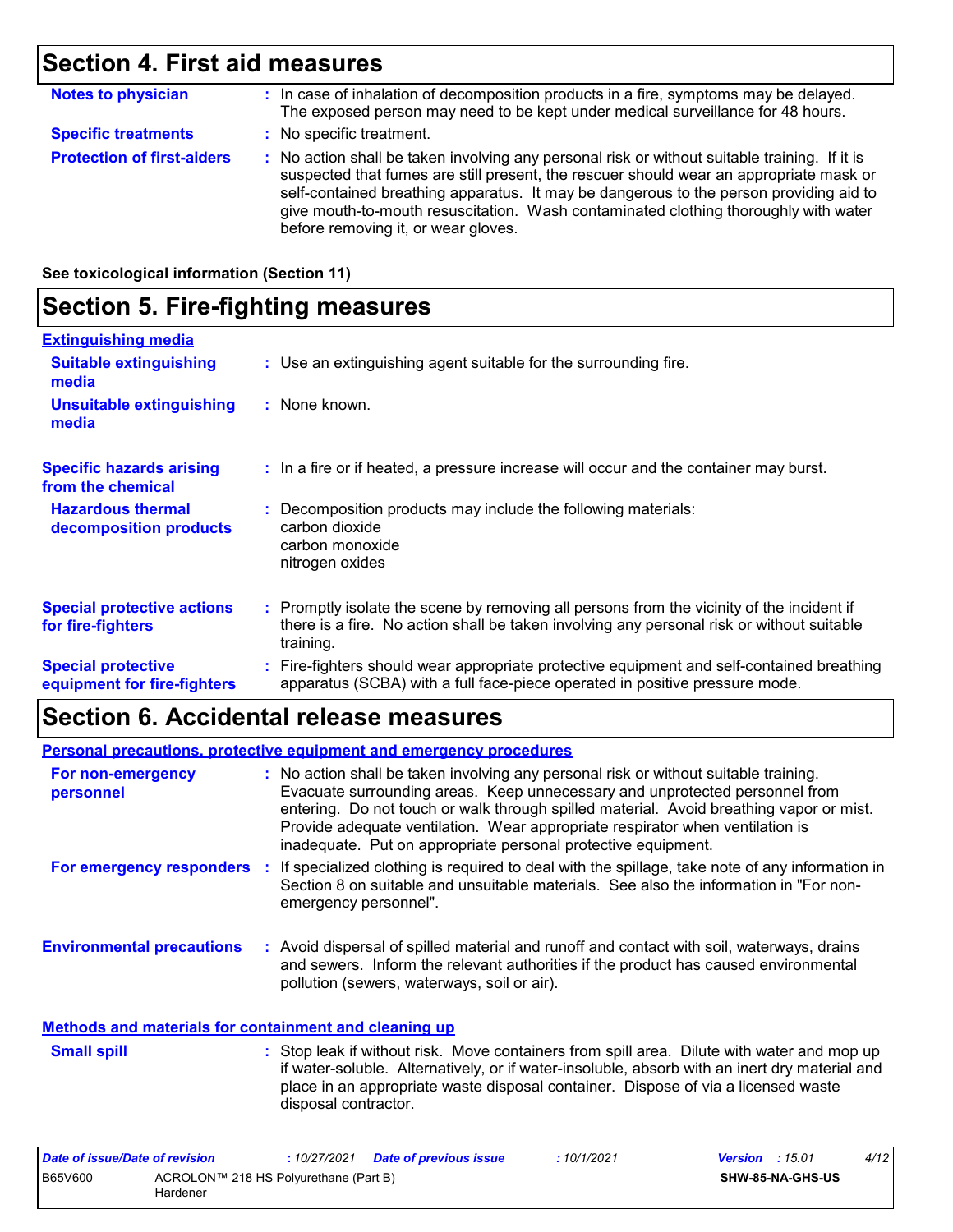### **Section 6. Accidental release measures**

|  |  | п<br>п | ı |
|--|--|--------|---|
|  |  |        |   |

Stop leak if without risk. Move containers from spill area. Approach release from **Large spill :** upwind. Prevent entry into sewers, water courses, basements or confined areas. Wash spillages into an effluent treatment plant or proceed as follows. Contain and collect spillage with non-combustible, absorbent material e.g. sand, earth, vermiculite or diatomaceous earth and place in container for disposal according to local regulations (see Section 13). Dispose of via a licensed waste disposal contractor. Contaminated absorbent material may pose the same hazard as the spilled product. Note: see Section 1 for emergency contact information and Section 13 for waste disposal.

# **Section 7. Handling and storage**

| <b>Precautions for safe handling</b>                                             |                                                                                                                                                                                                                                                                                                                                                                                                                                                                                                                                                                                                                                                                                                     |
|----------------------------------------------------------------------------------|-----------------------------------------------------------------------------------------------------------------------------------------------------------------------------------------------------------------------------------------------------------------------------------------------------------------------------------------------------------------------------------------------------------------------------------------------------------------------------------------------------------------------------------------------------------------------------------------------------------------------------------------------------------------------------------------------------|
| <b>Protective measures</b>                                                       | : Put on appropriate personal protective equipment (see Section 8). Persons with a<br>history of skin sensitization problems or asthma, allergies or chronic or recurrent<br>respiratory disease should not be employed in any process in which this product is used.<br>Do not get in eyes or on skin or clothing. Do not ingest. Avoid breathing vapor or mist.<br>Use only with adequate ventilation. Wear appropriate respirator when ventilation is<br>inadequate. Keep in the original container or an approved alternative made from a<br>compatible material, kept tightly closed when not in use. Empty containers retain<br>product residue and can be hazardous. Do not reuse container. |
| <b>Advice on general</b><br>occupational hygiene                                 | : Eating, drinking and smoking should be prohibited in areas where this material is<br>handled, stored and processed. Workers should wash hands and face before eating,<br>drinking and smoking. Remove contaminated clothing and protective equipment before<br>entering eating areas. See also Section 8 for additional information on hygiene<br>measures.                                                                                                                                                                                                                                                                                                                                       |
| <b>Conditions for safe storage,</b><br>including any<br><b>incompatibilities</b> | : Store in accordance with local regulations. Store in original container protected from<br>direct sunlight in a dry, cool and well-ventilated area, away from incompatible materials<br>(see Section 10) and food and drink. Store locked up. Keep container tightly closed<br>and sealed until ready for use. Containers that have been opened must be carefully<br>resealed and kept upright to prevent leakage. Do not store in unlabeled containers.<br>Use appropriate containment to avoid environmental contamination. See Section 10 for<br>incompatible materials before handling or use.                                                                                                 |

### **Section 8. Exposure controls/personal protection**

#### **Control parameters**

**Occupational exposure limits (OSHA United States)**

| <b>Ingredient name</b>                                                  | CAS#                   | <b>Exposure limits</b>                                                                                                                                                                                                                                                                                                                                                                                               |
|-------------------------------------------------------------------------|------------------------|----------------------------------------------------------------------------------------------------------------------------------------------------------------------------------------------------------------------------------------------------------------------------------------------------------------------------------------------------------------------------------------------------------------------|
| Hexamethylene Diisocyanate Polymer<br>Hexamethylene Diisocyanate (max.) | 28182-81-2<br>822-06-0 | None.<br>ACGIH TLV (United States, 1/2021).<br>TWA: 0.005 ppm 8 hours.<br>TWA: $0.03$ mg/m <sup>3</sup> 8 hours.<br>NIOSH REL (United States, 10/2020).<br>TWA: 0.005 ppm 10 hours.<br>TWA: 0.035 mg/m <sup>3</sup> 10 hours.<br>CEIL: 0.02 ppm 10 minutes.<br>CEIL: 0.14 mg/m <sup>3</sup> 10 minutes.<br>OSHA PEL (United States, 5/2018).<br>Absorbed through skin.<br>TWA: $5 \text{ mg/m}^3$ , (as CN) 8 hours. |

**Occupational exposure limits (Canada)**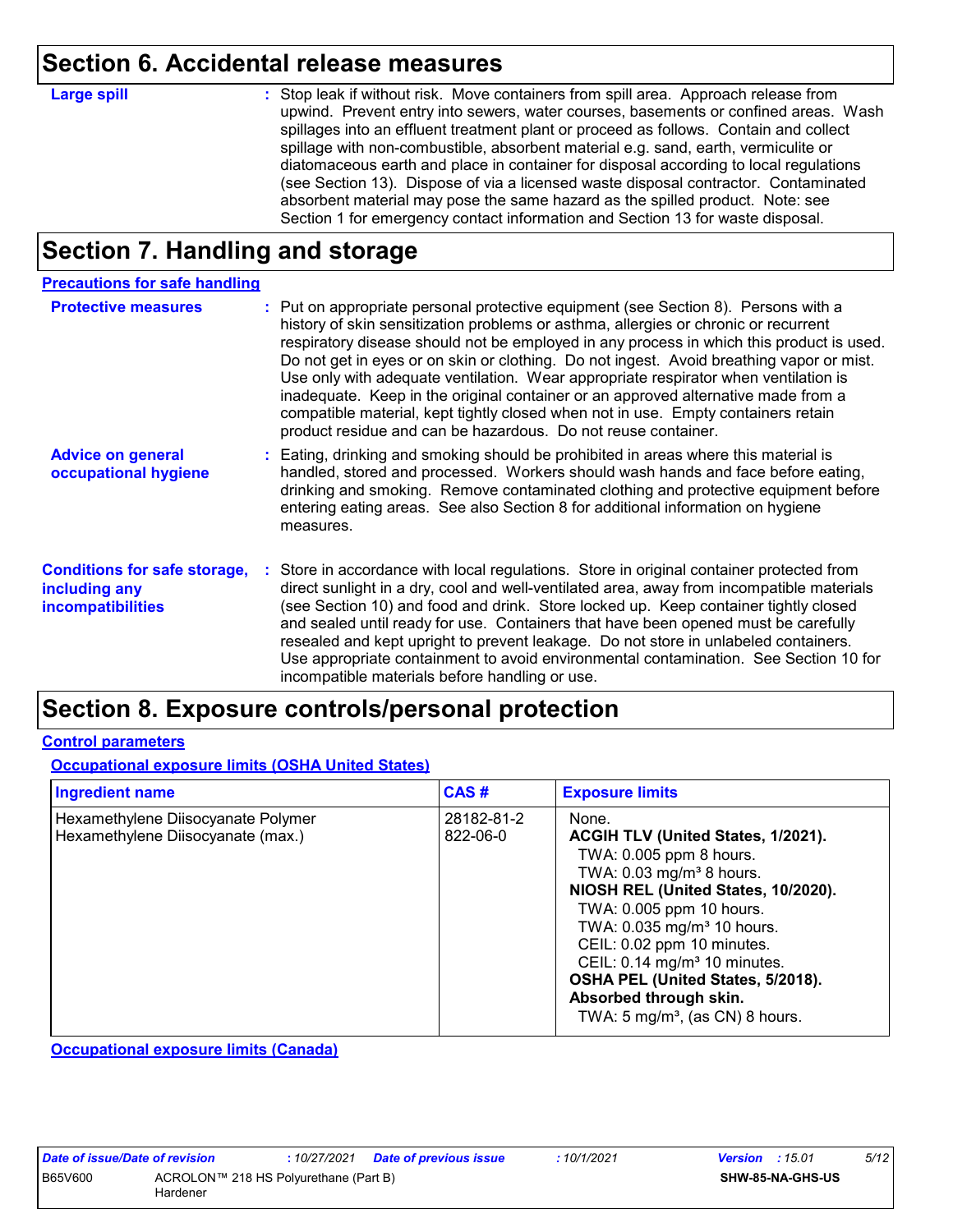# **Section 8. Exposure controls/personal protection**

| <b>Ingredient name</b>     | CAS#     | <b>Exposure limits</b>                                                                                                                                                                                                                                                                                                                                                                                                                                                                                                                                                                                             |
|----------------------------|----------|--------------------------------------------------------------------------------------------------------------------------------------------------------------------------------------------------------------------------------------------------------------------------------------------------------------------------------------------------------------------------------------------------------------------------------------------------------------------------------------------------------------------------------------------------------------------------------------------------------------------|
| Hexamethylene diisocyanate | 822-06-0 | CA Alberta Provincial (Canada, 6/2018).<br>8 hrs OEL: 0.005 ppm 8 hours.<br>8 hrs OEL: 0.03 mg/m <sup>3</sup> 8 hours.<br><b>CA British Columbia Provincial (Canada,</b><br>1/2021). Inhalation sensitizer.<br>TWA: 0.005 ppm 8 hours.<br>$C: 0.01$ ppm<br>CA Quebec Provincial (Canada, 7/2019).<br>Skin sensitizer.<br>TWAEV: 0.005 ppm 8 hours.<br>TWAEV: 0.034 mg/m <sup>3</sup> 8 hours.<br><b>CA Saskatchewan Provincial (Canada,</b><br>7/2013).<br>STEL: 0.015 ppm 15 minutes.<br>TWA: 0.005 ppm 8 hours.<br>CA Ontario Provincial (Canada, 6/2019).<br>Ceiling Limit: 0.02 ppm<br>TWA: 0.005 ppm 8 hours. |

#### **Occupational exposure limits (Mexico)**

|       | CAS# | <b>Exposure limits</b> |
|-------|------|------------------------|
| None. |      |                        |

| <b>Appropriate engineering</b><br>controls | : Use only with adequate ventilation. Use process enclosures, local exhaust ventilation or<br>other engineering controls to keep worker exposure to airborne contaminants below any<br>recommended or statutory limits.                                                                                                                                                                                                                                                                                                                                                                                                |  |  |  |  |  |  |  |
|--------------------------------------------|------------------------------------------------------------------------------------------------------------------------------------------------------------------------------------------------------------------------------------------------------------------------------------------------------------------------------------------------------------------------------------------------------------------------------------------------------------------------------------------------------------------------------------------------------------------------------------------------------------------------|--|--|--|--|--|--|--|
| <b>Environmental exposure</b><br>controls  | : Emissions from ventilation or work process equipment should be checked to ensure<br>they comply with the requirements of environmental protection legislation. In some<br>cases, fume scrubbers, filters or engineering modifications to the process equipment<br>will be necessary to reduce emissions to acceptable levels.                                                                                                                                                                                                                                                                                        |  |  |  |  |  |  |  |
| <b>Individual protection measures</b>      |                                                                                                                                                                                                                                                                                                                                                                                                                                                                                                                                                                                                                        |  |  |  |  |  |  |  |
| <b>Hygiene measures</b>                    | : Wash hands, forearms and face thoroughly after handling chemical products, before<br>eating, smoking and using the lavatory and at the end of the working period.<br>Appropriate techniques should be used to remove potentially contaminated clothing.<br>Contaminated work clothing should not be allowed out of the workplace. Wash<br>contaminated clothing before reusing. Ensure that eyewash stations and safety<br>showers are close to the workstation location.                                                                                                                                            |  |  |  |  |  |  |  |
| <b>Eye/face protection</b>                 | : Safety eyewear complying with an approved standard should be used when a risk<br>assessment indicates this is necessary to avoid exposure to liquid splashes, mists,<br>gases or dusts. If contact is possible, the following protection should be worn, unless<br>the assessment indicates a higher degree of protection: chemical splash goggles.                                                                                                                                                                                                                                                                  |  |  |  |  |  |  |  |
| <b>Skin protection</b>                     |                                                                                                                                                                                                                                                                                                                                                                                                                                                                                                                                                                                                                        |  |  |  |  |  |  |  |
| <b>Hand protection</b>                     | : Chemical-resistant, impervious gloves complying with an approved standard should be<br>worn at all times when handling chemical products if a risk assessment indicates this is<br>necessary. Considering the parameters specified by the glove manufacturer, check<br>during use that the gloves are still retaining their protective properties. It should be<br>noted that the time to breakthrough for any glove material may be different for different<br>glove manufacturers. In the case of mixtures, consisting of several substances, the<br>protection time of the gloves cannot be accurately estimated. |  |  |  |  |  |  |  |
| <b>Body protection</b>                     | : Personal protective equipment for the body should be selected based on the task being<br>performed and the risks involved and should be approved by a specialist before<br>handling this product.                                                                                                                                                                                                                                                                                                                                                                                                                    |  |  |  |  |  |  |  |
| Date of issue/Date of revision             | 6/12<br>: 10/27/2021<br>:10/1/2021<br><b>Version</b> : 15.01<br><b>Date of previous issue</b>                                                                                                                                                                                                                                                                                                                                                                                                                                                                                                                          |  |  |  |  |  |  |  |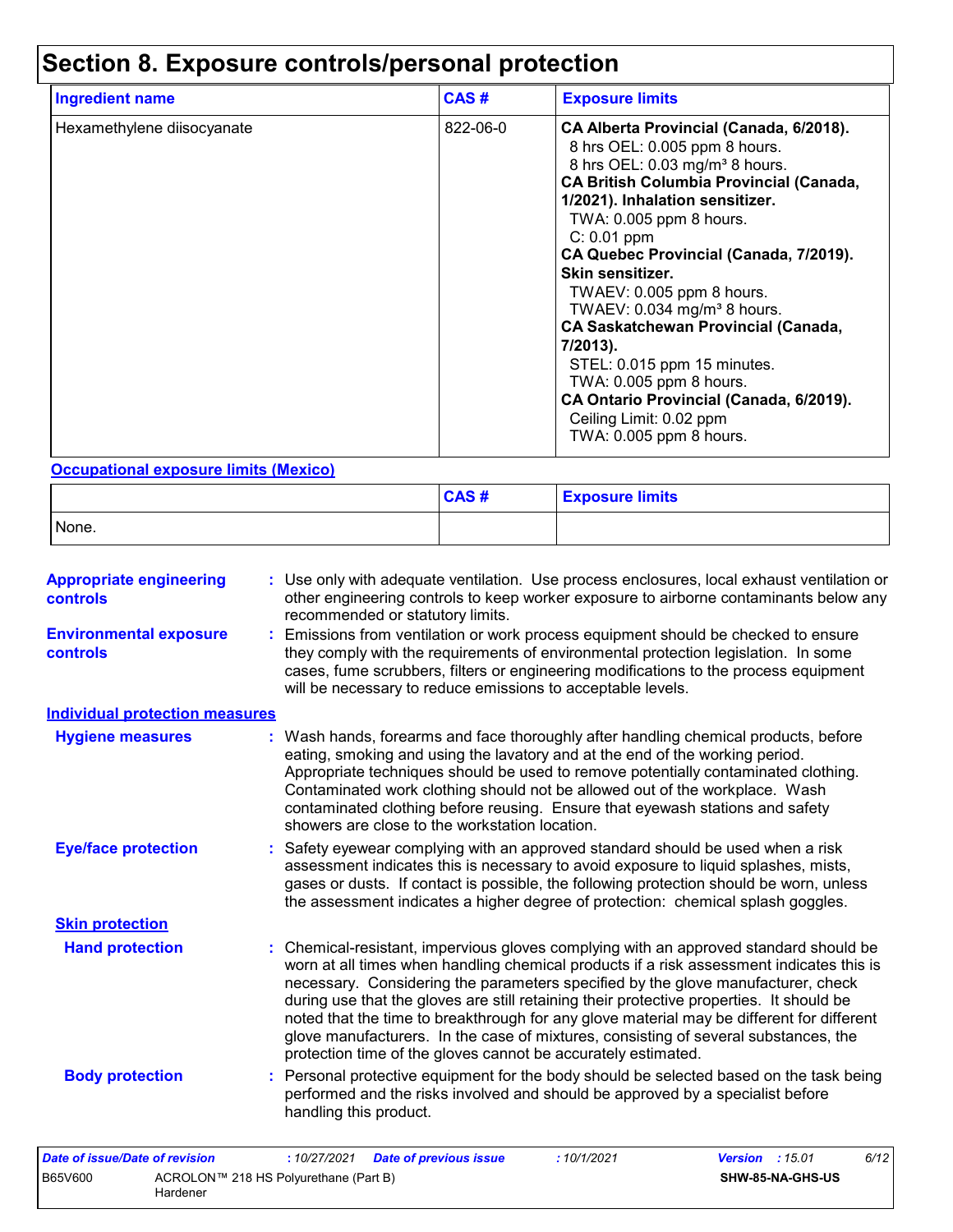# **Section 8. Exposure controls/personal protection**

| <b>Other skin protection</b>  | : Appropriate footwear and any additional skin protection measures should be selected<br>based on the task being performed and the risks involved and should be approved by a<br>specialist before handling this product.                                                           |
|-------------------------------|-------------------------------------------------------------------------------------------------------------------------------------------------------------------------------------------------------------------------------------------------------------------------------------|
| <b>Respiratory protection</b> | : Based on the hazard and potential for exposure, select a respirator that meets the<br>appropriate standard or certification. Respirators must be used according to a<br>respiratory protection program to ensure proper fitting, training, and other important<br>aspects of use. |

# **Section 9. Physical and chemical properties**

The conditions of measurement of all properties are at standard temperature and pressure unless otherwise indicated.

## **Appearance**

| <b>Physical state</b>                                             | : Liquid.                                                      |
|-------------------------------------------------------------------|----------------------------------------------------------------|
| Color                                                             | : Not available.                                               |
| Odor                                                              | Not available.                                                 |
| <b>Odor threshold</b>                                             | Not available.                                                 |
| pH                                                                | Not applicable.                                                |
| <b>Melting point/freezing point</b>                               | $:$ Not available.                                             |
| <b>Boiling point, initial boiling</b><br>point, and boiling range | : Not available.                                               |
| <b>Flash point</b>                                                | : Closed cup: 94°C (201.2°F) [Pensky-Martens Closed Cup]       |
| <b>Evaporation rate</b>                                           | Not available.                                                 |
| <b>Flammability</b>                                               | : Not available.                                               |
| Lower and upper explosion<br>limit/flammability limit             | : Not available.                                               |
| <b>Vapor pressure</b>                                             | : Not available.                                               |
| <b>Relative vapor density</b>                                     | : Not available.                                               |
| <b>Relative density</b>                                           | : 1.13                                                         |
| <b>Solubility</b>                                                 | : Not available.                                               |
| <b>Partition coefficient: n-</b><br>octanol/water                 | : Not applicable.                                              |
| <b>Auto-ignition temperature</b>                                  | : Not available.                                               |
| <b>Decomposition temperature</b>                                  | Not available.                                                 |
| <b>Viscosity</b>                                                  | Kinematic (40°C (104°F)): >20.5 mm <sup>2</sup> /s (>20.5 cSt) |
| <b>Molecular weight</b>                                           | Not applicable.                                                |
| <b>Aerosol product</b>                                            |                                                                |
| <b>Heat of combustion</b>                                         | $: 0.175$ kJ/g                                                 |

# **Section 10. Stability and reactivity**

| <b>Reactivity</b>                                   | : No specific test data related to reactivity available for this product or its ingredients. |
|-----------------------------------------------------|----------------------------------------------------------------------------------------------|
| <b>Chemical stability</b>                           | : The product is stable.                                                                     |
| <b>Possibility of hazardous</b><br><b>reactions</b> | : Under normal conditions of storage and use, hazardous reactions will not occur.            |
| <b>Conditions to avoid</b>                          | : No specific data.                                                                          |

| Date of issue/Date of revision |                                                   | : 10/27/2021 Date of previous issue | 10/1/2021 | <b>Version</b> : $15.01$ | 7/12 |
|--------------------------------|---------------------------------------------------|-------------------------------------|-----------|--------------------------|------|
| <b>B65V600</b>                 | ACROLON™ 218 HS Polyurethane (Part B)<br>Hardener |                                     |           | <b>SHW-85-NA-GHS-US</b>  |      |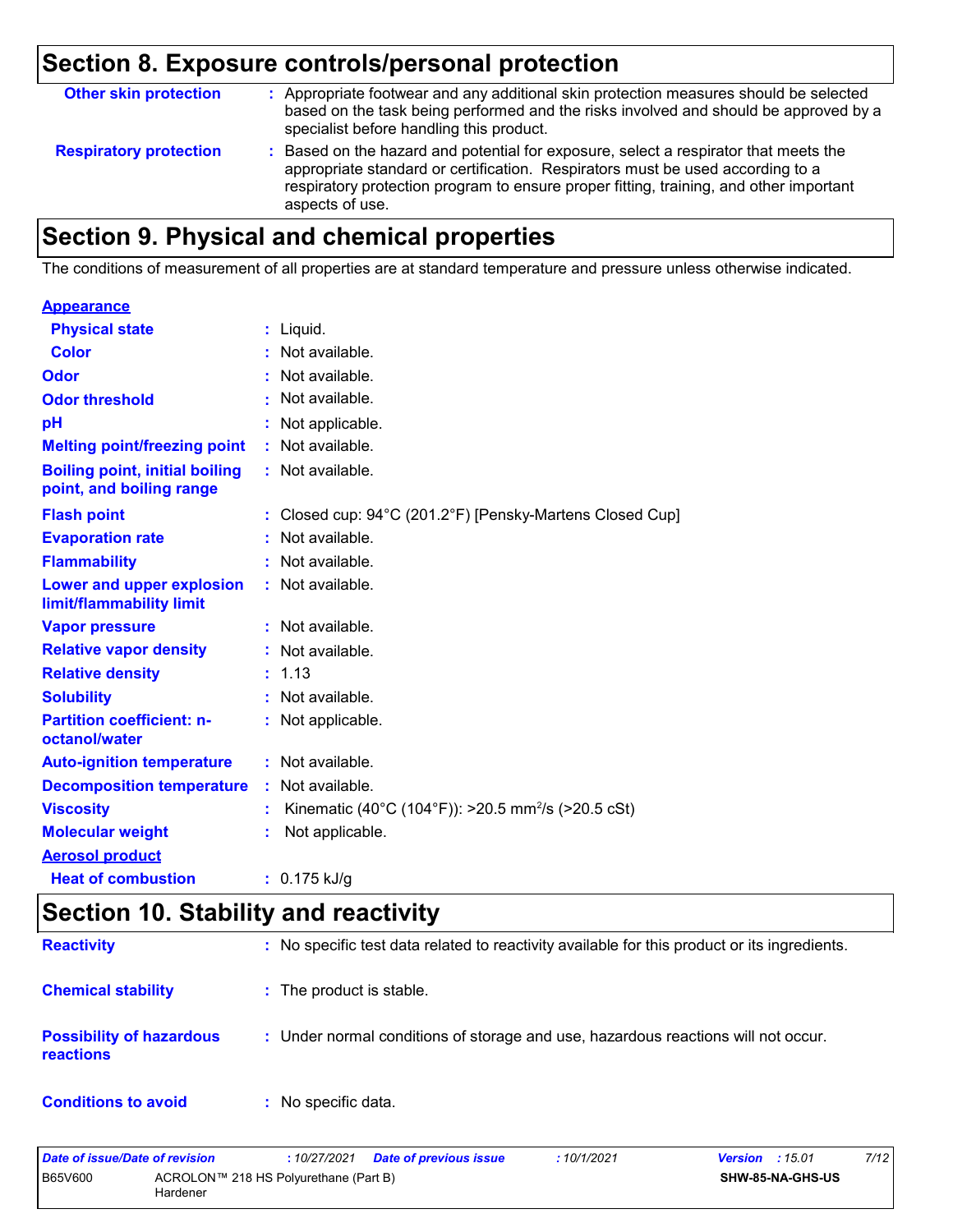### **Section 10. Stability and reactivity**

**Incompatible materials :**

: No specific data.

#### **Hazardous decomposition products**

Under normal conditions of storage and use, hazardous decomposition products should **:** not be produced.

### **Section 11. Toxicological information**

#### **Information on toxicological effects**

#### **Acute toxicity**

| <b>Product/ingredient name</b>                                | <b>Result</b>                                                | <b>Species</b> | <b>Dose</b>             | <b>Exposure</b> |
|---------------------------------------------------------------|--------------------------------------------------------------|----------------|-------------------------|-----------------|
| Hexamethylene Diisocyanate   LC50 Inhalation Vapor<br>Polymer |                                                              | Rat            | 18500 mg/m <sup>3</sup> | 1 hours         |
| (max.)                                                        | Hexamethylene Diisocyanate   LC50 Inhalation Dusts and mists | <b>Rat</b>     | $124 \text{ mg/m}^3$    | l4 hours        |

#### **Irritation/Corrosion**

| <b>Product/ingredient name</b>        | <b>Result</b>            | <b>Species</b> | <b>Score</b> | <b>Exposure</b>   | <b>Observation</b> |
|---------------------------------------|--------------------------|----------------|--------------|-------------------|--------------------|
| Hexamethylene Diisocyanate<br>Polymer | Eyes - Moderate irritant | Rabbit         |              | 100<br>milligrams | -                  |
|                                       | Skin - Moderate irritant | Rabbit         |              | 500<br>milligrams | -                  |

#### **Sensitization**

Not available.

#### **Mutagenicity**

Not available.

#### **Carcinogenicity**

Not available.

#### **Reproductive toxicity**

Not available.

#### **Teratogenicity**

Not available.

#### **Specific target organ toxicity (single exposure)**

| <b>Name</b>                        | <b>Category</b> | <b>Route of</b><br><b>exposure</b> | <b>Target organs</b>                     |
|------------------------------------|-----------------|------------------------------------|------------------------------------------|
| Hexamethylene Diisocyanate Polymer | Category 3      |                                    | Respiratory tract<br><b>l</b> irritation |
| Hexamethylene Diisocyanate (max.)  | Category 3      |                                    | Respiratory tract<br>lirritation         |

#### **Specific target organ toxicity (repeated exposure)** Not available.

#### **Aspiration hazard**

Not available.

#### **Information on the likely routes of exposure :** Not available.

#### **Potential acute health effects**

**Eye contact :** Causes serious eye irritation.

*Date of issue/Date of revision* **:** *10/27/2021 Date of previous issue : 10/1/2021 Version : 15.01 8/12* B65V600 ACROLON™ 218 HS Polyurethane (Part B) Hardener **SHW-85-NA-GHS-US**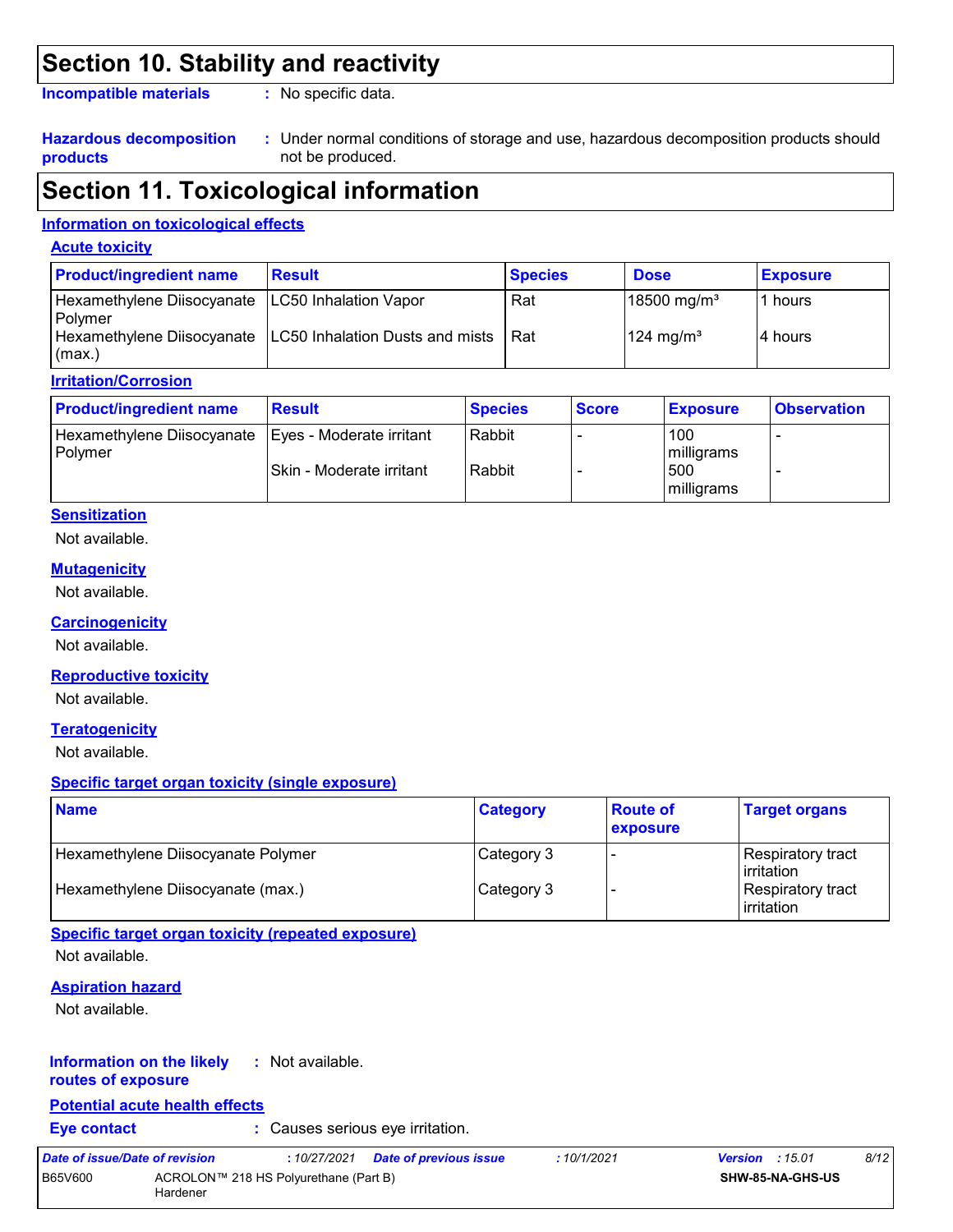# **Section 11. Toxicological information**

| <b>Inhalation</b>                       | : Harmful if inhaled. May cause respiratory irritation. May cause allergy or asthma<br>symptoms or breathing difficulties if inhaled.      |  |
|-----------------------------------------|--------------------------------------------------------------------------------------------------------------------------------------------|--|
| <b>Skin contact</b>                     | : Causes skin irritation. May cause an allergic skin reaction.                                                                             |  |
| <b>Ingestion</b>                        | : No known significant effects or critical hazards.                                                                                        |  |
|                                         | <b>Symptoms related to the physical, chemical and toxicological characteristics</b>                                                        |  |
| <b>Eye contact</b>                      | : Adverse symptoms may include the following:<br>pain or irritation<br>watering<br>redness                                                 |  |
| <b>Inhalation</b>                       | : Adverse symptoms may include the following:<br>respiratory tract irritation<br>coughing<br>wheezing and breathing difficulties<br>asthma |  |
| <b>Skin contact</b>                     | : Adverse symptoms may include the following:<br>irritation<br>redness                                                                     |  |
| <b>Ingestion</b>                        | : No specific data.                                                                                                                        |  |
|                                         | Delayed and immediate effects and also chronic effects from short and long term exposure                                                   |  |
| <b>Short term exposure</b>              |                                                                                                                                            |  |
| <b>Potential immediate</b><br>effects   | : Not available.                                                                                                                           |  |
| <b>Potential delayed effects</b>        | : Not available.                                                                                                                           |  |
| <b>Long term exposure</b>               |                                                                                                                                            |  |
| <b>Potential immediate</b><br>effects   | : Not available.                                                                                                                           |  |
| <b>Potential delayed effects</b>        | : Not available.                                                                                                                           |  |
| <b>Potential chronic health effects</b> |                                                                                                                                            |  |
| Not available.                          |                                                                                                                                            |  |
| <b>General</b>                          | : Once sensitized, a severe allergic reaction may occur when subsequently exposed to<br>very low levels.                                   |  |
| <b>Carcinogenicity</b>                  | : No known significant effects or critical hazards.                                                                                        |  |
| <b>Mutagenicity</b>                     | : No known significant effects or critical hazards.                                                                                        |  |
| <b>Teratogenicity</b>                   | : No known significant effects or critical hazards.                                                                                        |  |
| <b>Developmental effects</b>            | : No known significant effects or critical hazards.                                                                                        |  |
| <b>Fertility effects</b>                | : No known significant effects or critical hazards.                                                                                        |  |

#### **Numerical measures of toxicity**

Inhalation (vapors) 11.04 mg/l **Route ATE value Acute toxicity estimates**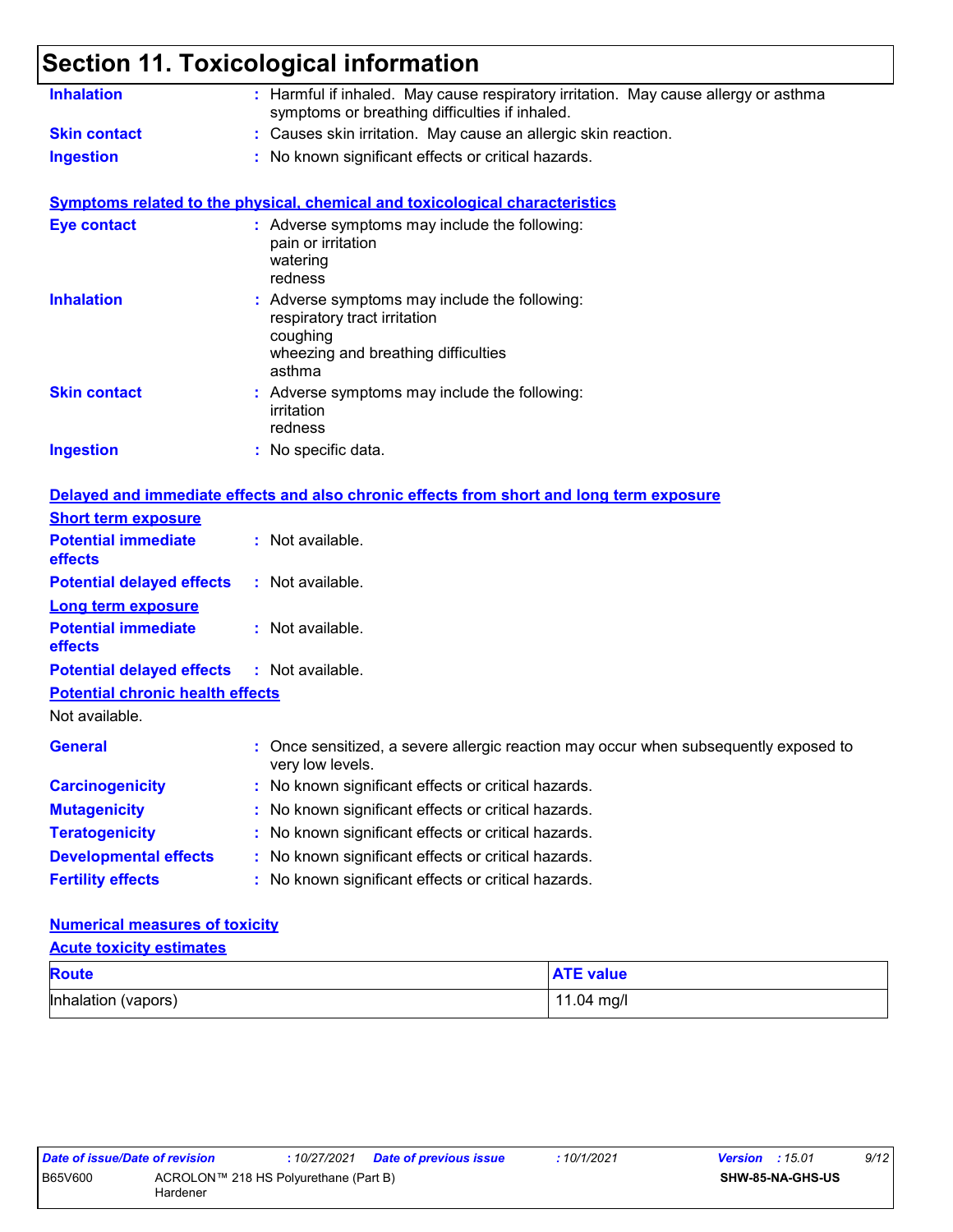# **Section 12. Ecological information**

#### **Toxicity**

Not available.

#### **Persistence and degradability**

Not available.

#### **Bioaccumulative potential**

| <b>Product/ingredient name</b> | $\mathsf{LogP}_\mathsf{ow}$ | <b>BCF</b> | <b>Potential</b> |
|--------------------------------|-----------------------------|------------|------------------|
| Hexamethylene Diisocyanate     |                             | 57.63      | low              |
| l (max.)                       |                             |            |                  |

#### **Mobility in soil**

**Soil/water partition coefficient (Koc)** 

**:** Not available.

**Other adverse effects** : No known significant effects or critical hazards.

## **Section 13. Disposal considerations**

| <b>Disposal methods</b> | : The generation of waste should be avoided or minimized wherever possible. Disposal<br>of this product, solutions and any by-products should at all times comply with the<br>requirements of environmental protection and waste disposal legislation and any<br>regional local authority requirements. Dispose of surplus and non-recyclable products<br>via a licensed waste disposal contractor. Waste should not be disposed of untreated to<br>the sewer unless fully compliant with the requirements of all authorities with jurisdiction.<br>Waste packaging should be recycled. Incineration or landfill should only be considered<br>when recycling is not feasible. This material and its container must be disposed of in a<br>safe way. Care should be taken when handling emptied containers that have not been<br>cleaned or rinsed out. Empty containers or liners may retain some product residues. |
|-------------------------|---------------------------------------------------------------------------------------------------------------------------------------------------------------------------------------------------------------------------------------------------------------------------------------------------------------------------------------------------------------------------------------------------------------------------------------------------------------------------------------------------------------------------------------------------------------------------------------------------------------------------------------------------------------------------------------------------------------------------------------------------------------------------------------------------------------------------------------------------------------------------------------------------------------------|
|                         | Avoid dispersal of spilled material and runoff and contact with soil, waterways, drains<br>and sewers.                                                                                                                                                                                                                                                                                                                                                                                                                                                                                                                                                                                                                                                                                                                                                                                                              |

# **Section 14. Transport information**

|                                         | <b>DOT</b><br><b>Classification</b>   | <b>TDG</b><br><b>Classification</b> | <b>Mexico</b><br><b>Classification</b> | <b>IATA</b>    | <b>IMDG</b>      |
|-----------------------------------------|---------------------------------------|-------------------------------------|----------------------------------------|----------------|------------------|
| <b>UN number</b>                        | Not regulated.                        | Not regulated.                      | Not regulated.                         | Not regulated. | Not regulated.   |
| <b>UN proper</b><br>shipping name       | ۰                                     | $\overline{\phantom{0}}$            |                                        |                |                  |
| <b>Transport</b><br>hazard class(es)    |                                       |                                     |                                        |                |                  |
| <b>Packing group</b>                    | $\blacksquare$                        | ٠                                   |                                        |                |                  |
| <b>Environmental</b><br>hazards         | No.                                   | No.                                 | No.                                    | No.            | No.              |
| <b>Additional</b><br><b>information</b> | $\blacksquare$                        | $\overline{\phantom{0}}$            |                                        |                |                  |
| <b>Date of issue/Date of revision</b>   | :10/27/2021                           | <b>Date of previous issue</b>       | :10/1/2021                             | <b>Version</b> | 10/12<br>:15.01  |
| B65V600<br>Hardener                     | ACROLON™ 218 HS Polyurethane (Part B) |                                     |                                        |                | SHW-85-NA-GHS-US |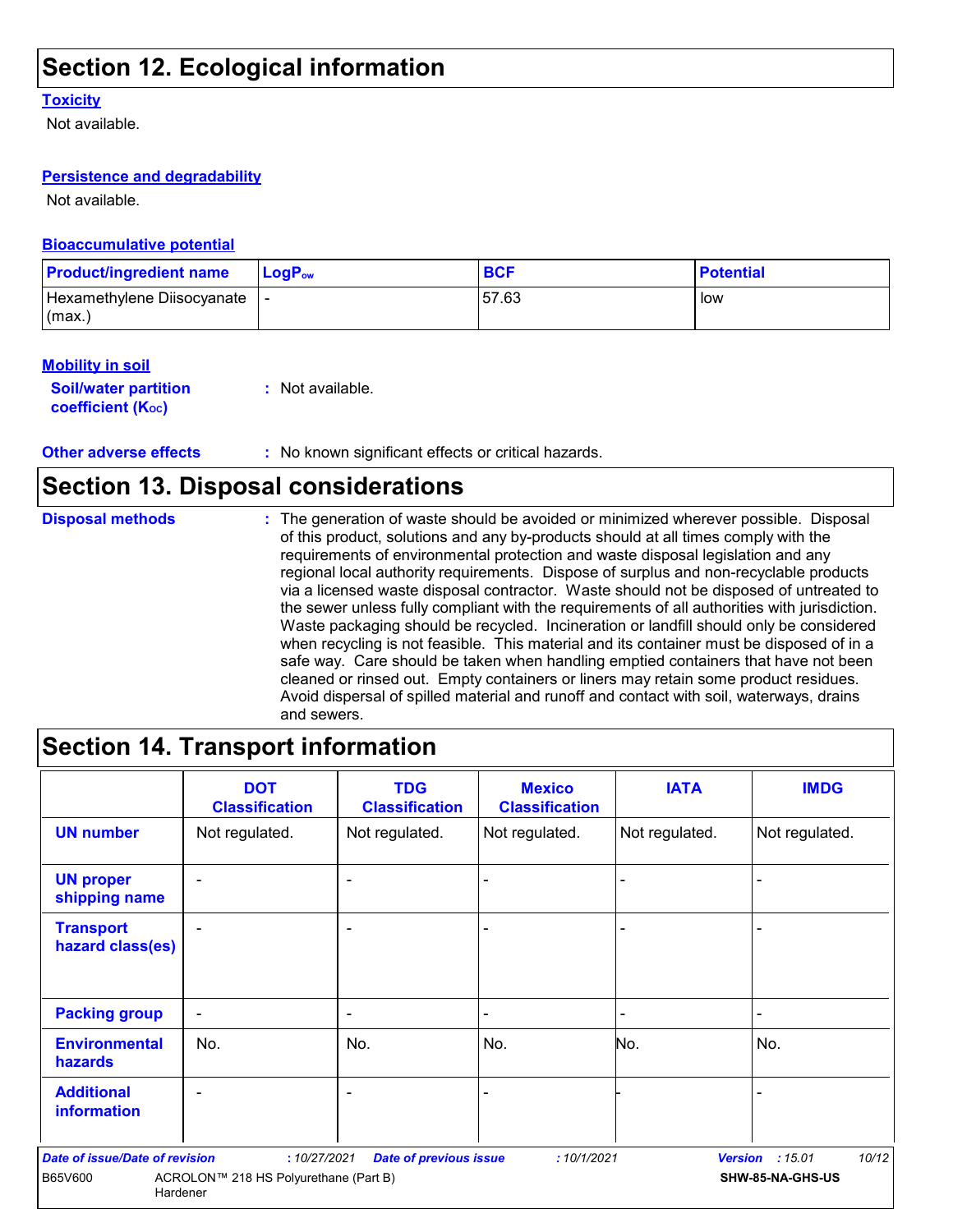| <b>Section 14. Transport information</b>                 |                      |                             |                                                                                                                                                                                                                                                                                                                                                                                                                                                                                                                                                                                                                                                                                     |  |
|----------------------------------------------------------|----------------------|-----------------------------|-------------------------------------------------------------------------------------------------------------------------------------------------------------------------------------------------------------------------------------------------------------------------------------------------------------------------------------------------------------------------------------------------------------------------------------------------------------------------------------------------------------------------------------------------------------------------------------------------------------------------------------------------------------------------------------|--|
|                                                          |                      |                             |                                                                                                                                                                                                                                                                                                                                                                                                                                                                                                                                                                                                                                                                                     |  |
|                                                          |                      |                             |                                                                                                                                                                                                                                                                                                                                                                                                                                                                                                                                                                                                                                                                                     |  |
|                                                          |                      |                             |                                                                                                                                                                                                                                                                                                                                                                                                                                                                                                                                                                                                                                                                                     |  |
| <b>Special precautions for user :</b>                    |                      |                             | Multi-modal shipping descriptions are provided for informational purposes and do not<br>consider container sizes. The presence of a shipping description for a particular<br>mode of transport (sea, air, etc.), does not indicate that the product is packaged<br>suitably for that mode of transport. All packaging must be reviewed for suitability<br>prior to shipment, and compliance with the applicable regulations is the sole<br>responsibility of the person offering the product for transport. People loading and<br>unloading dangerous goods must be trained on all of the risks deriving from the<br>substances and on all actions in case of emergency situations. |  |
| <b>Transport in bulk according</b><br>to IMO instruments | Not available.<br>÷. |                             |                                                                                                                                                                                                                                                                                                                                                                                                                                                                                                                                                                                                                                                                                     |  |
|                                                          |                      | <b>Proper shipping name</b> | : Not available.                                                                                                                                                                                                                                                                                                                                                                                                                                                                                                                                                                                                                                                                    |  |

# **Section 15. Regulatory information**

#### **SARA 313**

SARA 313 (40 CFR 372.45) supplier notification can be found on the Environmental Data Sheet.

| Taiwan Chemical Substances Inventory (TCSI): Not determined. |
|--------------------------------------------------------------|

### **Section 16. Other information**

**Hazardous Material Information System (U.S.A.)**



**The customer is responsible for determining the PPE code for this material. For more information on HMIS® Personal Protective Equipment (PPE) codes, consult the HMIS® Implementation Manual.**

**Caution: HMIS® ratings are based on a 0-4 rating scale, with 0 representing minimal hazards or risks, and 4 representing significant hazards or risks. Although HMIS® ratings and the associated label are not required on SDSs or products leaving a facility under 29 CFR 1910.1200, the preparer may choose to provide them. HMIS® ratings are to be used with a fully implemented HMIS® program. HMIS® is a registered trademark and service mark of the American Coatings Association, Inc.**

**Procedure used to derive the classification**

| Date of issue/Date of revision                               |  |  | : 10/27/2021 <b>Date of previous issue</b> | : 10/1/2021 | <b>Version</b> : $15.01$ |  | 11/12 |
|--------------------------------------------------------------|--|--|--------------------------------------------|-------------|--------------------------|--|-------|
| B65V600<br>ACROLON™ 218 HS Polyurethane (Part B)<br>Hardener |  |  |                                            |             | <b>SHW-85-NA-GHS-US</b>  |  |       |